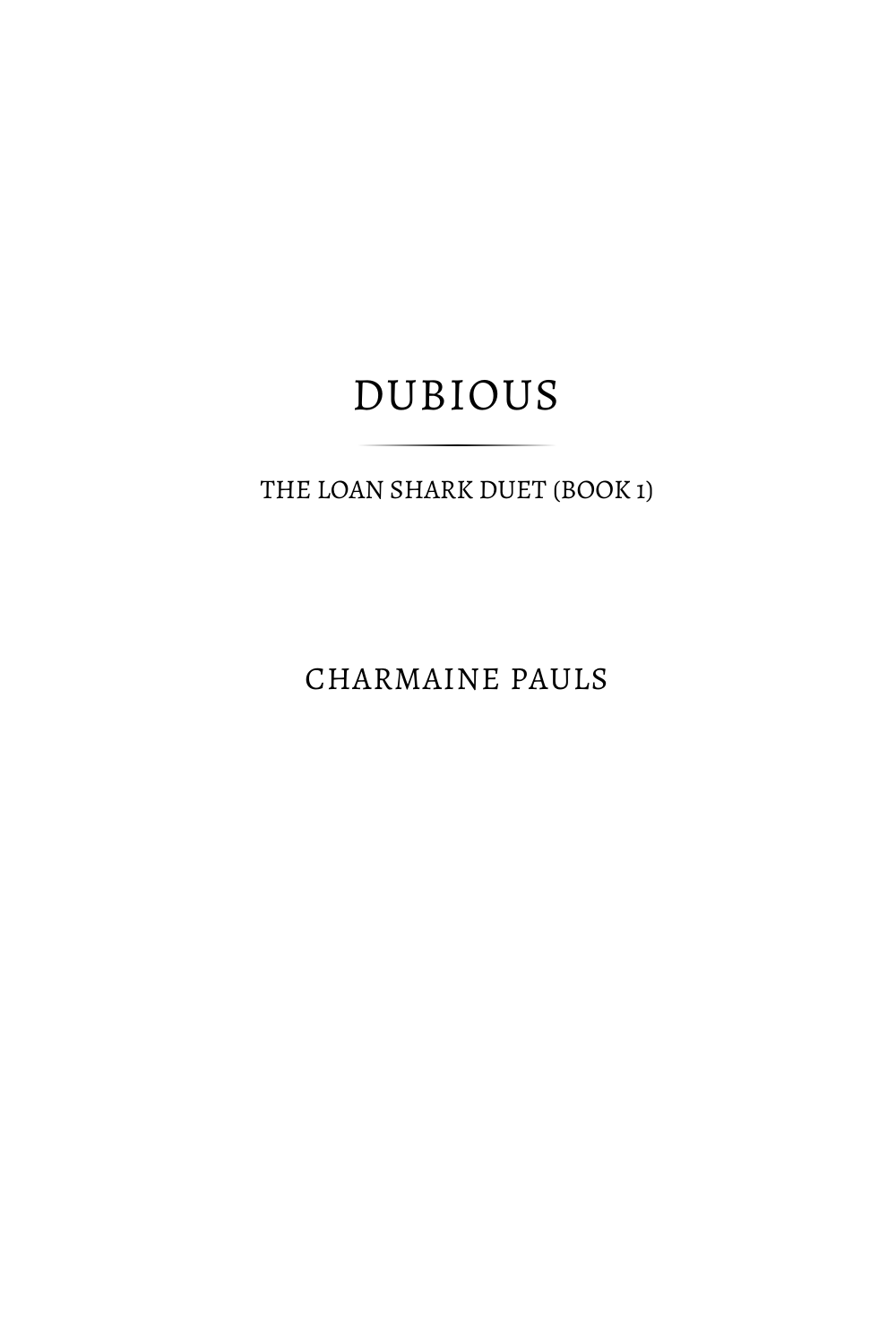Published by Charmaine Pauls Montpellier, 34090, France www.charmainepauls.com Published in France

This is a work of fiction. Names, characters, and incidents depicted in this book are products of the author's imagination or are used fictitiously. Any resemblance to actual events, locales, organizations, or persons, living or dead, is entirely coincidental and beyond the intent of the author or the publisher. No part of this book may be reproduced in any form or by any electronic or mechanical means, including photocopying, recording, information storage and retrieval systems, without written permission from the author, except for the use of brief quotations in a book review.

Copyright © 2017 by Charmaine Pauls All rights reserved.

Cover design by Kellie Dennis (www.bookcoverbydesign.co.uk)

ISBN 13: 978-1-5488215-0-0

Created with Vellum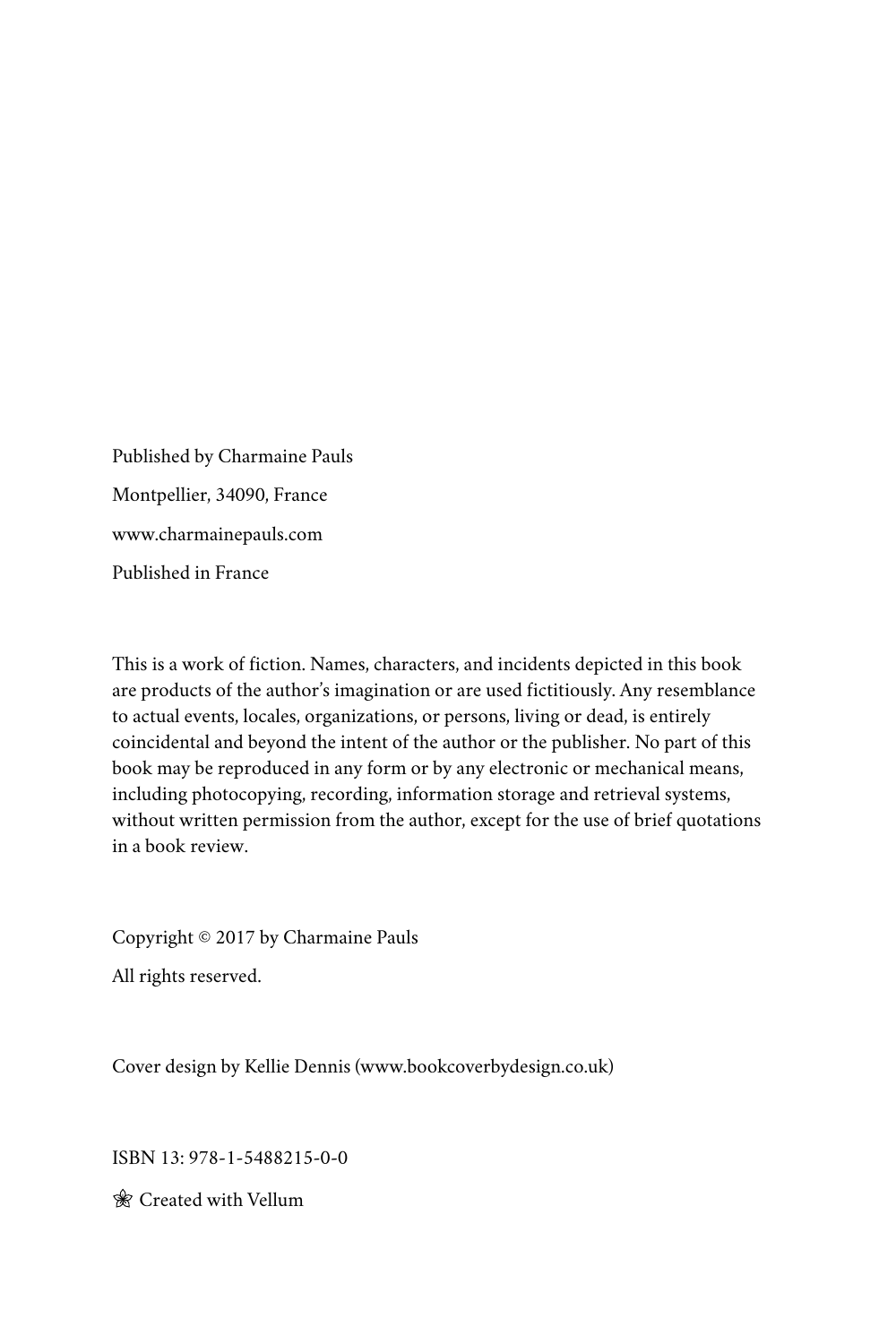# 1

# *Valentina*

T never take the yellow glow of a light bulb or the blue staccato<br>flicker of the television screen for granted. Looking for signs<br>of life is an increased behit for nearle like me nearle who live in flicker of the television screen for granted. Looking for signs of life is an ingrained habit for people like me, people who live in fear. Already from the corner, I strain my neck to look at our floor. Then I stop dead. The rectangle of our window stares down at me. Black. Dark.

Oh, my God.

Charlie!

My palms turn clammy. I wipe them on my tunic and sprint up the remaining stairs to the second floor, almost tripping on the last step. A quick jerk on the handle confirms the door is locked. Thank God. Someone didn't break in, attack Charlie, and leave him for dead. I drop my keys twice before I fit them in the lock. From inside, Puff starts barking.

The damn lock mechanism resists. One of these days, the flimsy nickel is going to break off in the door. I force until the key turns. In my rush to get inside, I stumble over Puff who runs out to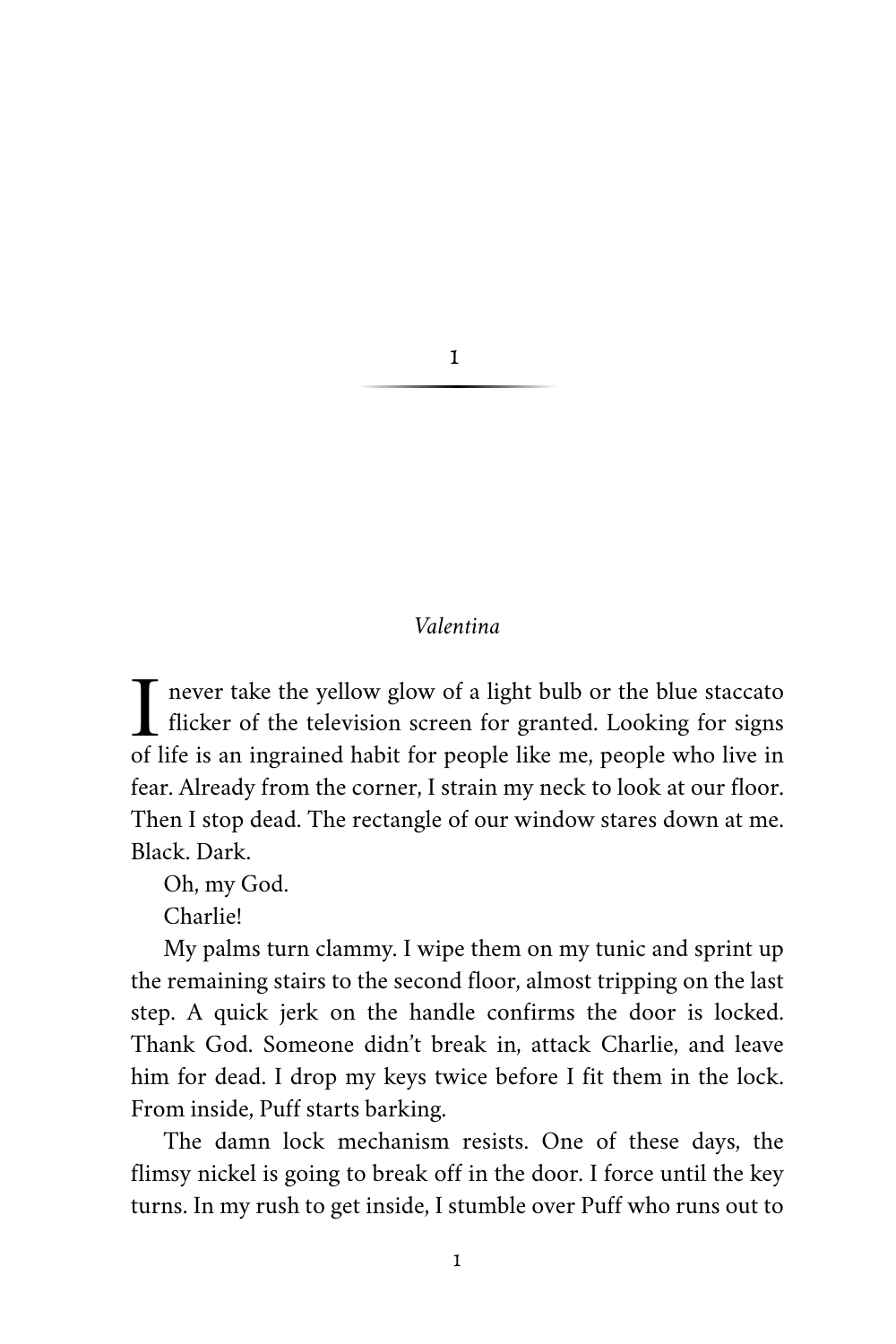greet me. He scurries away with a yelp and his tail between his legs.

The darkness is menacing. Flicking on the lights doesn't expel the emptiness or the sick feeling pushing up in my throat. A hollowness settles in my chest as I take in the bowl of half eaten Rice Krispies and the glass of milk on the table.

"Charlie!"

Even if I know what I'll find, I run to the bathroom.

No one.

"Dammit."

Leaning on the wall, I cover my eyes and allow myself one second to gather strength. Something wet and warm touches my calf. Puff stares at me with his hopeful, sad eyes, his tail wagging in blissful ignorance.

"It's all right, baby." I pet his wiry hair, needing the reassurance of his warm little body more than he needs my caress.

Lightning rips through the sky, the sound lashing out a beat later. I close the curtains. Puff hates thunderstorms. After feeding him, I lock up and knock next door, but, like ours, Jerry's flat is dark.

Damn him. Jerry promised me.

It's a wild guess, but I'm betting on Napoli's being Jerry's favorite hangout. It's the only place he ever goes.

The rickety framework clangs under my trainers as I charge down the two flights of stairs. It's after eight. Having a car thief as a neighbor keeps me protected to an extent, but only from criminals lower in the hierarchy than Jerry. There are the drug dealers, mafia, and gangs to be reckoned with. I remain alert as I go, checking the abandoned houses, parked cars, and alleys. Staying under the streetlights, at least the ones not broken, I walk like my mom taught me––like I'm not a victim.

The brewing storm dissolves, taking with it the rain that would've washed away the neighborhood's stench and soot. It's summer, but the smoke from the cooking fires gives the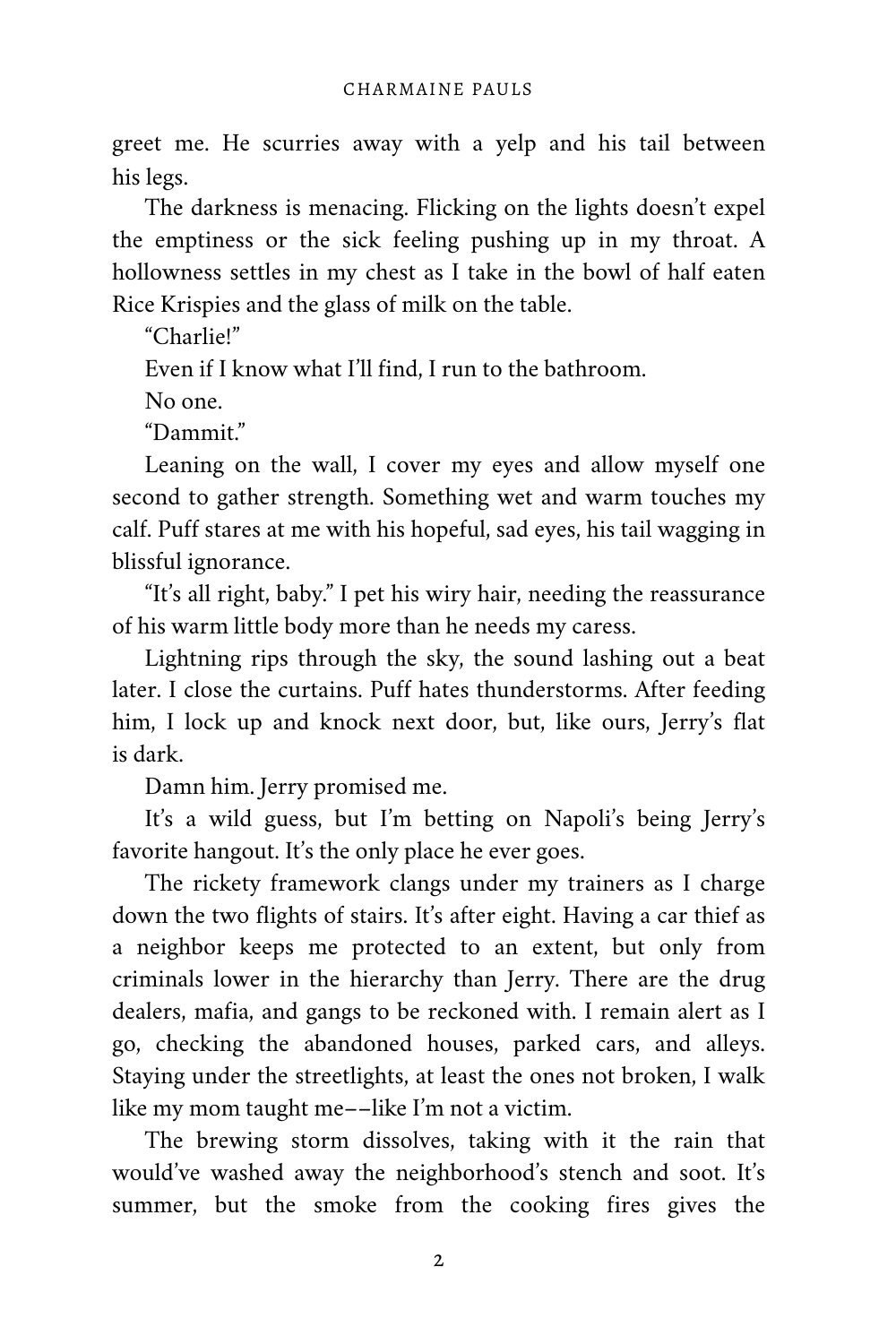Johannesburg air a thick, wintry smell as I cross from Berea into Hillbrow. Most buildings in Hillbrow no longer have electricity. When crime took over, people who could afford municipal services moved to the suburbs, turning the city center into a ghost town. Shortly after, the homeless and others with more sinister goals invaded the deserted skyscrapers. The door and windowless buildings look like skulls with empty sockets and gaping mouths. Doors have long since been used for firewood. What is left is the carcass of a city. The vultures have picked the meat off the bones, and now there are only the scavengers who prey on each other, and if I'm lucky tonight, not on me.

The walk to Napoli's takes almost forty-five minutes. I'm scared, and my legs ache from standing in the veterinary clinic all day, but worry over my brother outweighs fear and exhaustion. By the time I get to the club, I'm close to collapsing. It's not the first time Charlie has disappeared. From experience, I know the police won't help. They have their hands full with murder cases and so many missing persons they don't have enough space on milk cartons to post everyone. Anyway, most of them are corrupt. I'll more likely get gang-raped by officials in a police cell than get assistance. I have to find my brother myself.

A group of teenagers in dirty vests sniffing glue at the corner shout insults.

The tallest climbs to his feet, his skin shiny with perspiration and the whites of his eyes like saucers. "Yo, white bitch. What ya doin' on my block?"

"Hey!" A meaty bouncer in a T-shirt with a Napoli's logo shuts them up with a look.

The bouncer doesn't stop me when I push through the entrance, but I feel his eyes burn at the back of my head as I walk down the black-painted corridor into the brightly lit interior. A song from a local rave-rock band blares from oversized speakers. The walls are covered in street art, the day-glo colors popping off the bricks under the fluorescent lights. The club smells of poppers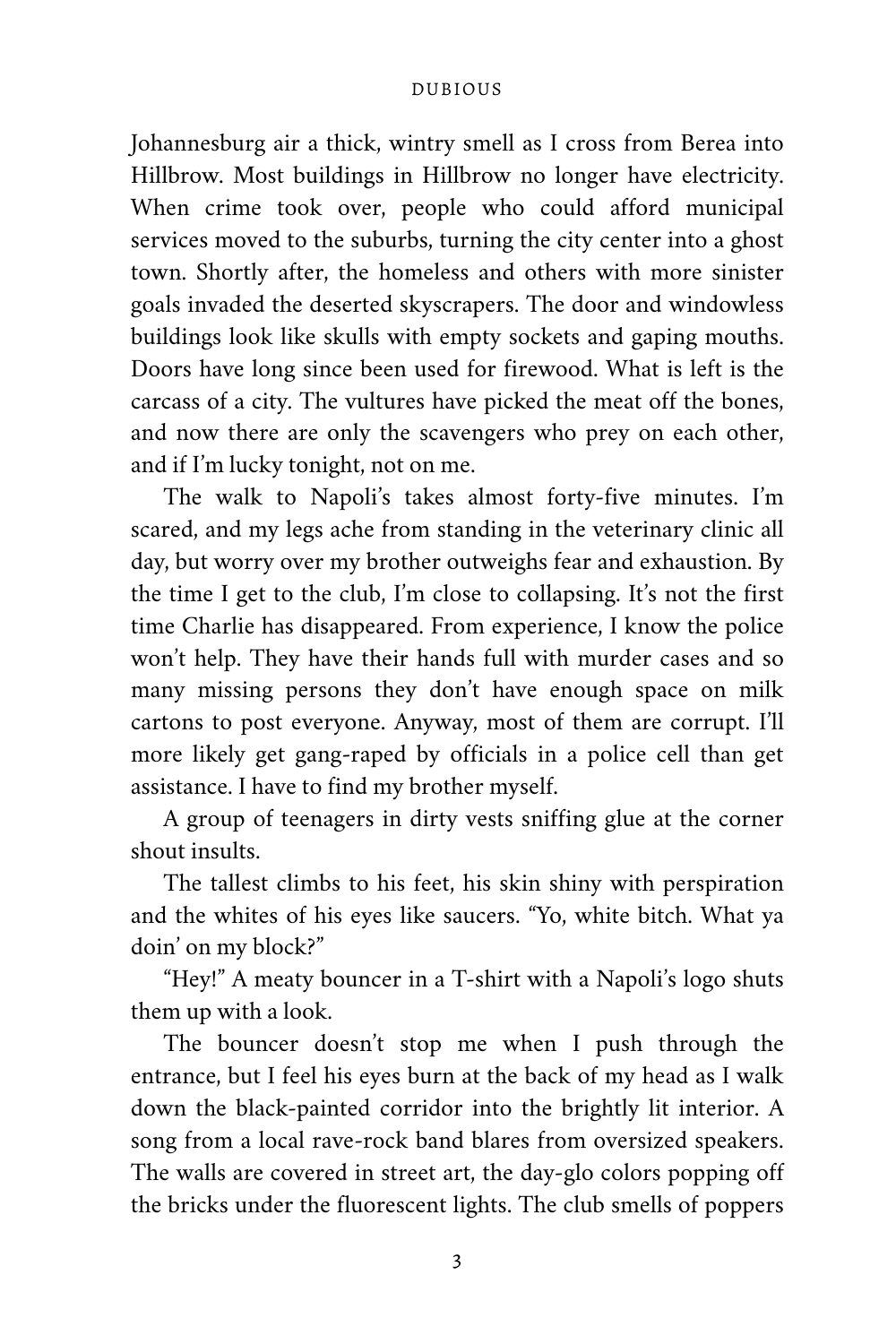and disco machine smoke. There's every kind of generalization inside, from the dark-suited Portuguese to the gold-chained Nigerians. Half-naked women do the rounds, most of them looking spaced out.

*Please let them be here.*

I run my gaze over the bar and the roulette tables at the back. On the left, raucous cheering is directed at the flat screen where a horse race is taking place. The spectators go quiet when they notice me. One of the men touches his buckle and widens his stance. A sign says the money lending office is upstairs. There's a queue outside the door. That's where gamblers and people who can't make the rent or pay off the mafia sign away their lives, pledging interest of up to a hundred and fifty percent on loans that will literally cost them an arm and a leg.

The men playing darts turn their heads as I pass. Shit. I'm getting increasingly anxious. As panic is about to seize me, I spot Jerry's orange afro in a circle of heads at one of the card tables. Charlie sits in the chair next to him. Almost crying with relief, I push people with plastic beer cups in their hands out of the way to reach my brother. Charlie's curls fall over his forehead, and his eyes are scrunched up in concentration. He's wearing a Spiderman T-shirt and his flannel pajama bottoms. The attire makes him look vulnerable despite his age and bulky frame. Anyone can see he doesn't belong here. How dare the sick son of a bitch who runs this cesspool allow my brother inside?

"How could you?" I say in Jerry's ear.

He jumps and gives me a startled look. "What are you doing here?"

Charlie is studying the cards in his hand. He hasn't noticed me, yet.

I press a hand to my forehead and count to five. "You said you'd watch him for me."

"I *am* watching him."

"He's not supposed to be here."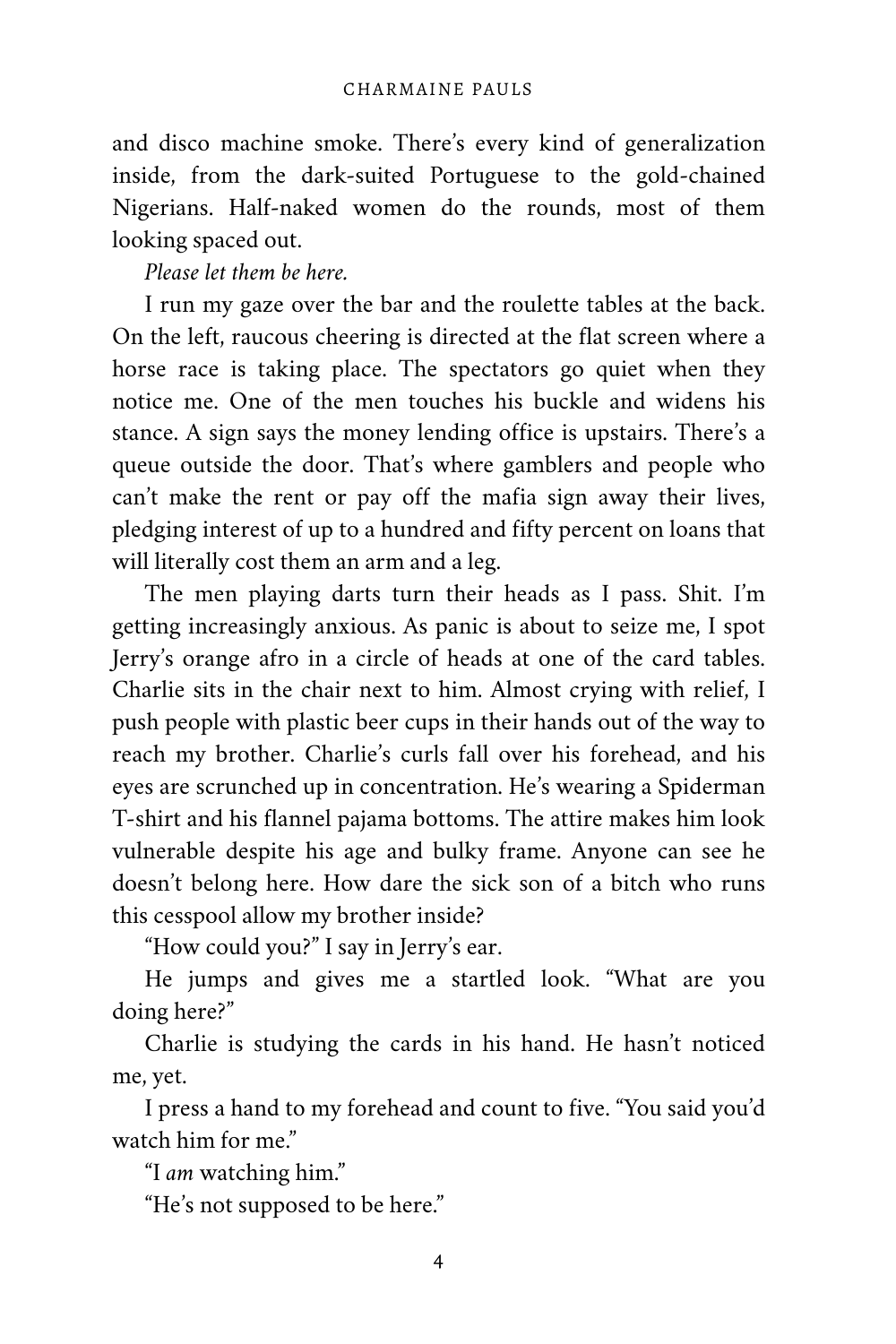"He's a grown man."

"My brother is not accountable for his actions, and you know it."

Charlie looks up. "Va–Val! I'm wi–winning."

For now, my focus remains on Jerry. Alcohol and gambling are not his only addictions. "What did you give him?"

"Relax." He gives me an exasperated shrug. "Orange juice, that's all."

"Come, Charlie."

I take my brother's arm, but the croupier snatches my wrist.

"He's not going anywhere until his debt is paid."

My mouth drops open. How could Jerry let this happen? He knows I barely make ends meet. I jerk my arm from the dealer's grip. "How much?"

"Four hundred."

"Four hundred rand!" That's almost half of my weekly wage.

"Four hundred *thousand*."

The strength leaves my legs. Letting go of Charlie, I brace myself with my palms on the tabletop. We may as well carve dead on our foreheads.

"It's impossible." I can't process that amount. "In one night?"

The croupier regards me strangely. "Charlie's a regular. He's been running a tab, and his time's up."

"Jerry?" I look at him for an explanation, a solution, to tell me it's a joke, anything, but he gnaws on his bottom lip and looks away.

I slam down a fist, rattling the plastic chips. "Look at me!"

The table goes quiet, but not because of my outburst. The men's heads are turned toward the landing on the upper floor. When I follow their gazes, I can't miss the man who stands under the light, his hands gripping the rail. He wears a dark suit, like the Portuguese, but he's anything but a generalization. He's nothing short of a monster.

His body is muscular. Too big. There's not enough space in the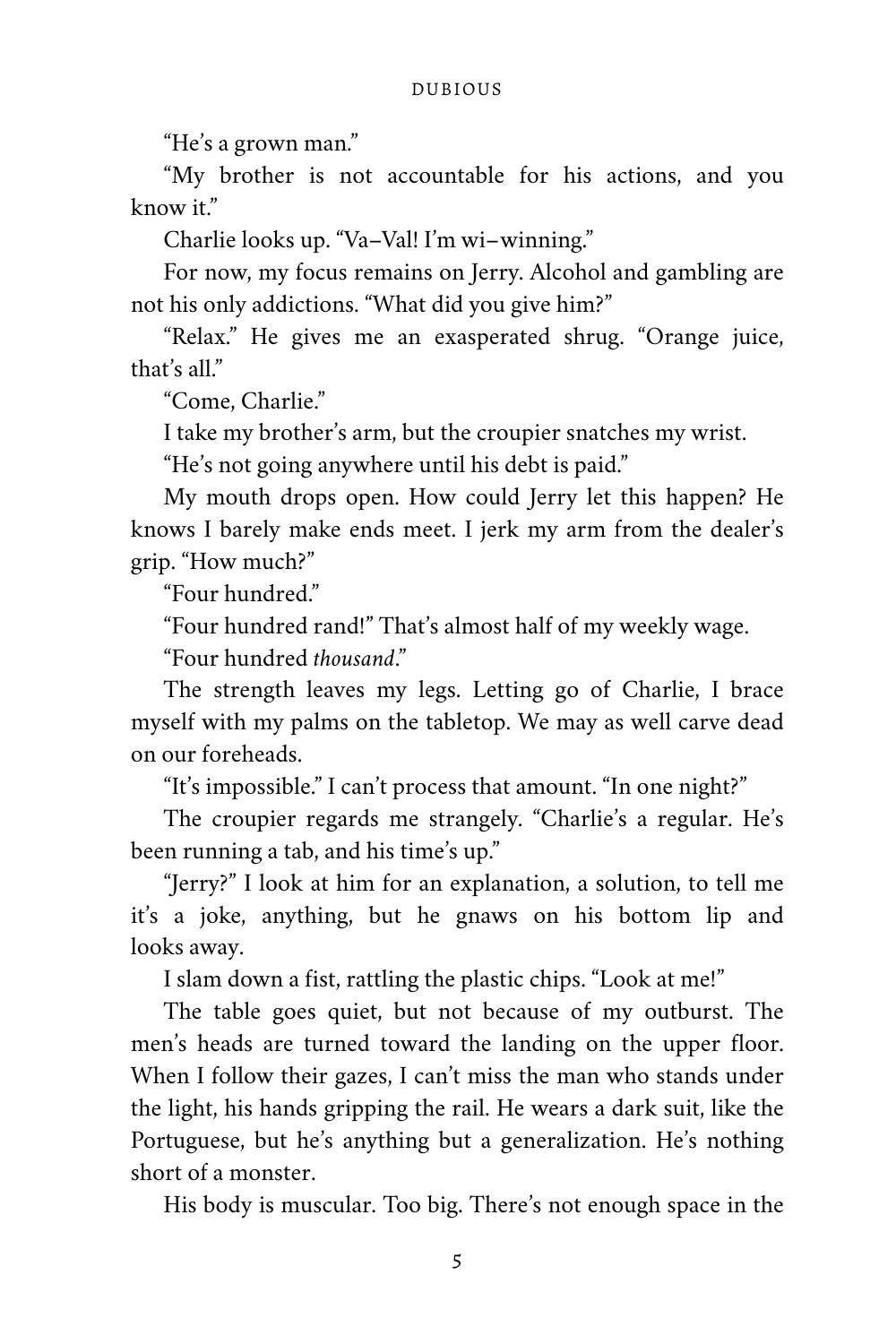room for him. He drowns everything in power and dominance. He's not young, but he isn't old, either. Rather than defining his age, his years give him the distinguished edge of men with experience. Thick, black hair falls messily over his forehead, the wisps brushing his ears. His features are rogue, wild, and uncompromising. The lines running from his nose to his mouth are deeply etched. They're the kind of lines men with hard, rough lives wear. A ghastly network of scars runs from his left eyebrow to his cheek. Under the disfigured patchwork, his complexion is tanned. The ruggedness of his skin gives the impression of being marred by bullets. A short-trimmed beard and moustache cover some of his imperfections, but the damage is too vast to hide. It's a face you don't want to see in the dark and definitely not in your dreams. It's a face that stares straight at me.

Heat of the scary kind crawls over my skin. When I look into his eyes, it's as if a bucket of ice is emptied down my shirt. An unwelcome shiver contracts my skin, and my fear turns from hot to cold. His irises are blue like the far-off glaziers I've only seen in pictures. Everything about him seems foreign. Out of place. Dangerous. He's the kind of bad that's even out of Napoli's league.

"Fucken fuck," Jerry mumbles when he finds his voice. "Gabriel Louw."

I've lived here long enough to recognize the name. His family runs Napoli's. If Hillbrow is the crime capital, Gabriel Louw is the king of the money lords. They call him The Breaker. He's a loan shark, and I've heard stories about him that make my blood freeze with their brutality.

The best time to run is when your opponent is distracted. If we have any chance of getting out of here alive, it's now, while Gabriel holds the attention of the room with unyielding demand. Taking Charlie against his will won't work. He weighs twice as much as me, and when he gets obstinate, he's an unmovable, dead weight.

"Let's get an ice cream," I whisper in his ear, "but you have to come quietly."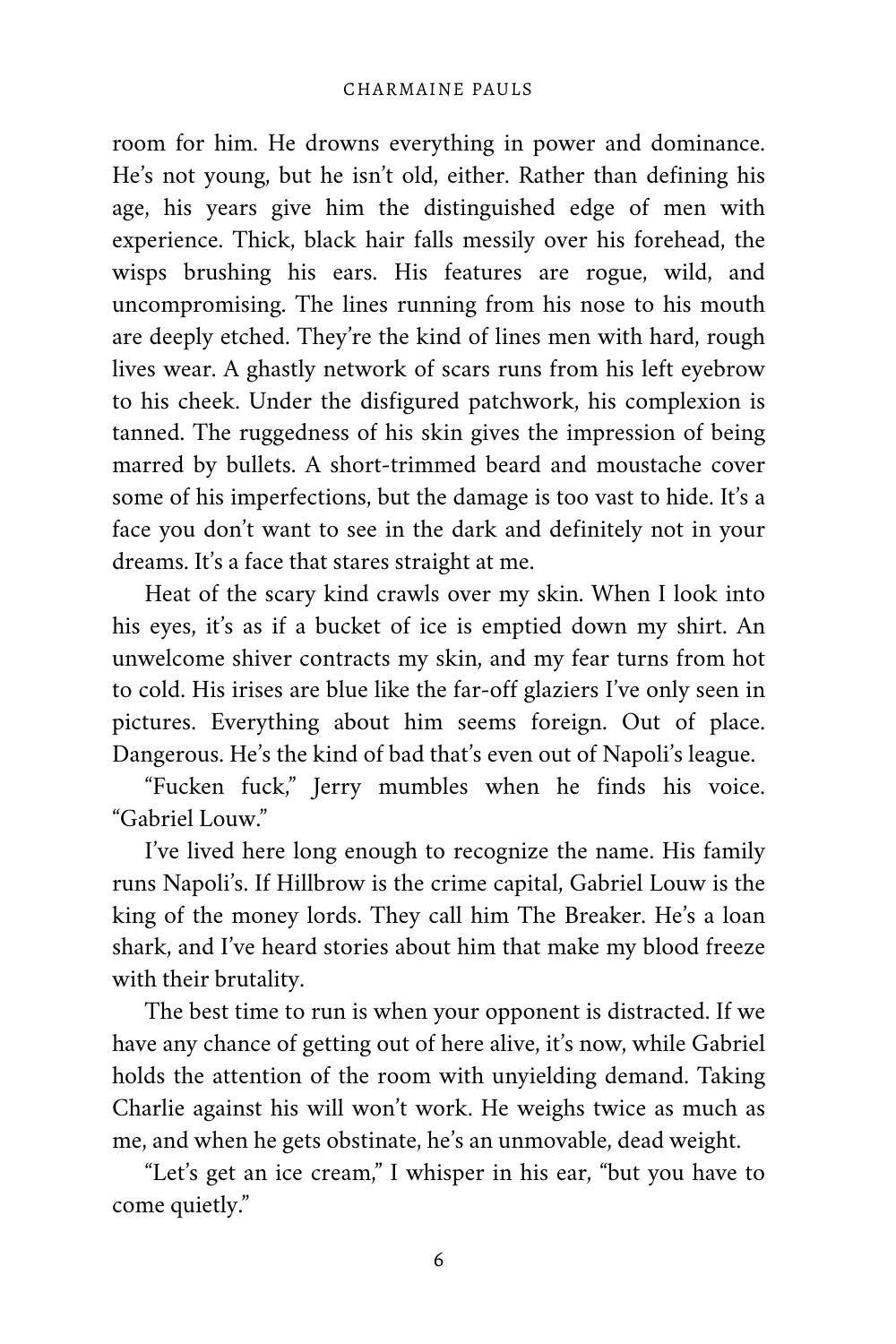Charlie knows about being quiet. We practice it enough times when we hide from the mafia, pretending we're not home.

Charlie gets up like I silently prayed he would and allows me to lead him to the door. I pinch my eyes shut and wait for someone to shout, grab us, shoot, or all three, but when I glance back Gabriel lifts a palm, and the bouncer steps aside for us to exit.

Outside, I suck in a breath of polluted air. Clutching my brother's arm, I walk him back to our side of the tracks, which isn't much better, but it's all we have. He talks, and I let his voice soothe me, trying not to think. When we're home, I'll go over what happened. For now, I'm too preoccupied with lurking dangers.

At Three Sisters, I buy Charlie a cone with vanilla ice cream dunked in caramel, his favorite. It's not until we round the corner of our building that trouble strikes again. Tiny leans in the entrance, smoking a joint. When he sees us, he straightens, takes a last drag, and flicks the butt into the gutter.

"Well, well." He wipes his hands over his dreadlocks and saunters over. "Hello, sunshine. Tiny was looking for you." There's an edge to his voice. "Where were you?"

"Ice crea-cream," Charlie says.

"Is that so?" Tiny stops short of me. He's not Nigerian or Zimbabwean like most of the people on our block, but Zambian. His skinny frame towers over me, his black skin lost in the darkness of the night, except for the whites of his eyes and teeth. "You've got money to spoil your ol' brother here, but not for Tiny's tax?"

He calls himself the Tax Collector. He's not the landlord, but he gathers 'tax' on the rent from everyone who lives in our building. He's a mini-mafia within a bigger mafia, but dealing with him means I don't have to deal with the bigger mafia, and he's the lessor of two evils.

Putting his nose in my hair, he sniffs. "You smell like smoke. Club smoke. Who were you with?"

Tiny pretends he owns me. Mostly, he pretends I like him. In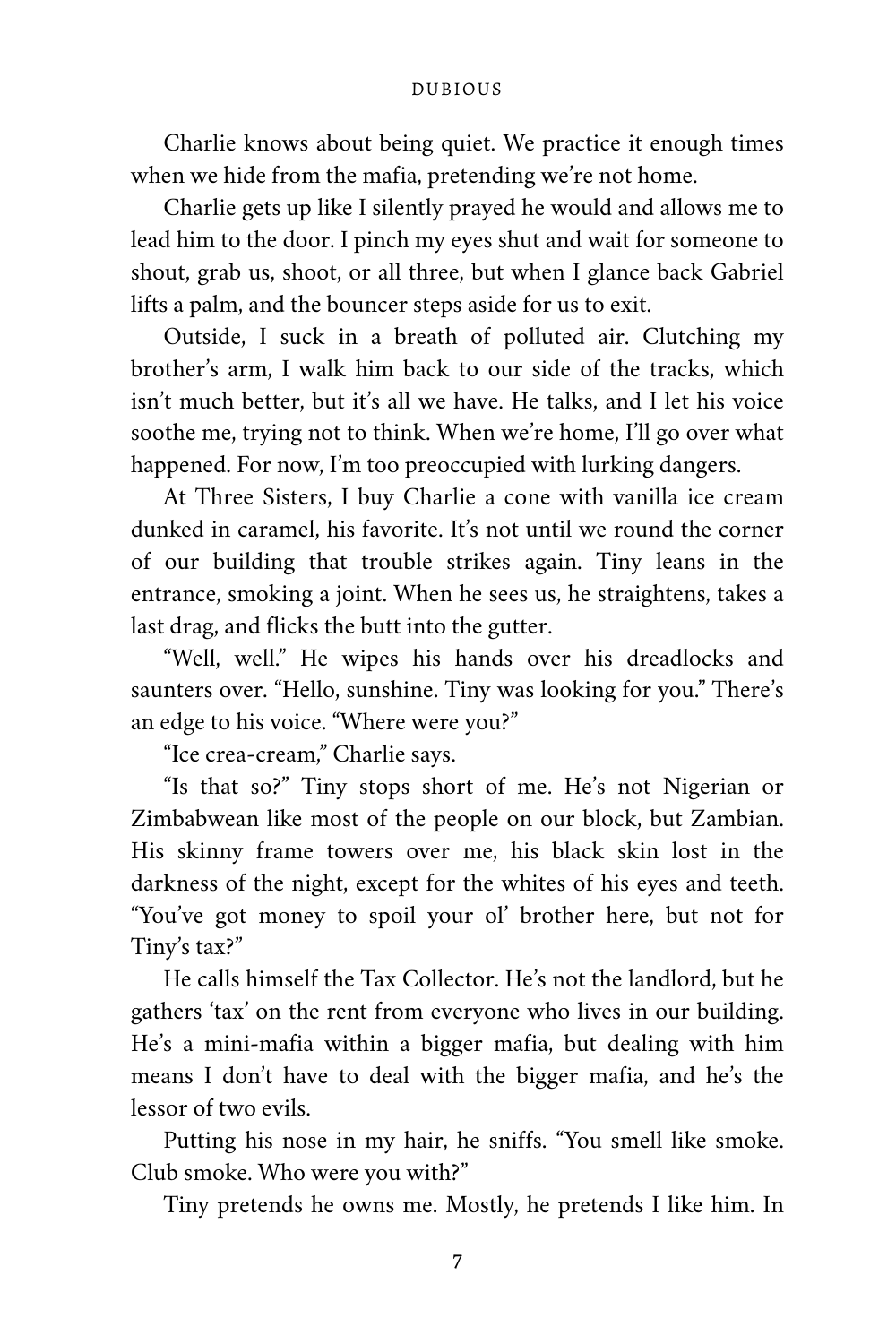reality, he's a coward, but he still has the power to hurt me. I know this from a split lip and blue eye.

"You're dating now?"

"It's none of your business." Charlie's key is not on the cord around his neck. I'll have to ask Jerry about it later. I fish my key from my bag and hand it to Charlie. "Go up and lock the door."

Charlie takes the key, but doesn't move.

"Go on," I urge. "I'll be right up."

"O–okay." Charlie takes two steps and stops.

I give him an encouraging smile. "Quickly. I don't want you to catch a cold."

Tiny grabs hold of my hair. I close my eyes. *Please, Charlie. Obey.* I don't want him to see this. When I lift my lashes, my brother is climbing the stairs on the side of the building.

"Got the money?" Tiny pulls on my ponytail.

The bond on our flat is fully paid. My parents paid cash for the property years ago before anyone could predict how crime and dilapidation would render their investment worthless.

"We don't pay rent," I bit out. This means nothing to Tiny, but I have to try. God knows why, but I try every time.

"You still owe." He grins, flashing a row of straight teeth. "Tiny can't let you stay without paying tax. What example will that be for the others? Give it up, Valentina."

I freeze. "Don't you dare say my name."

He scoffs. "That's right, because you're my bitch." He yanks on my hair. "Ain't it so, *bitch*?"

"Go to hell."

"Now, now. That's no way to speak to Tiny." He clicks his tongue. "Who's gonna protect you if Tiny ain't around?" He tilts his head. "Won't ask you again. Where's Tiny's money?"

I swallow. "I'll have it by the end of the month."

"You know the rules. The fifteenth is payday."

"Please, Tiny." Tears burn at the back of my eyes. A cold weight presses on my heart.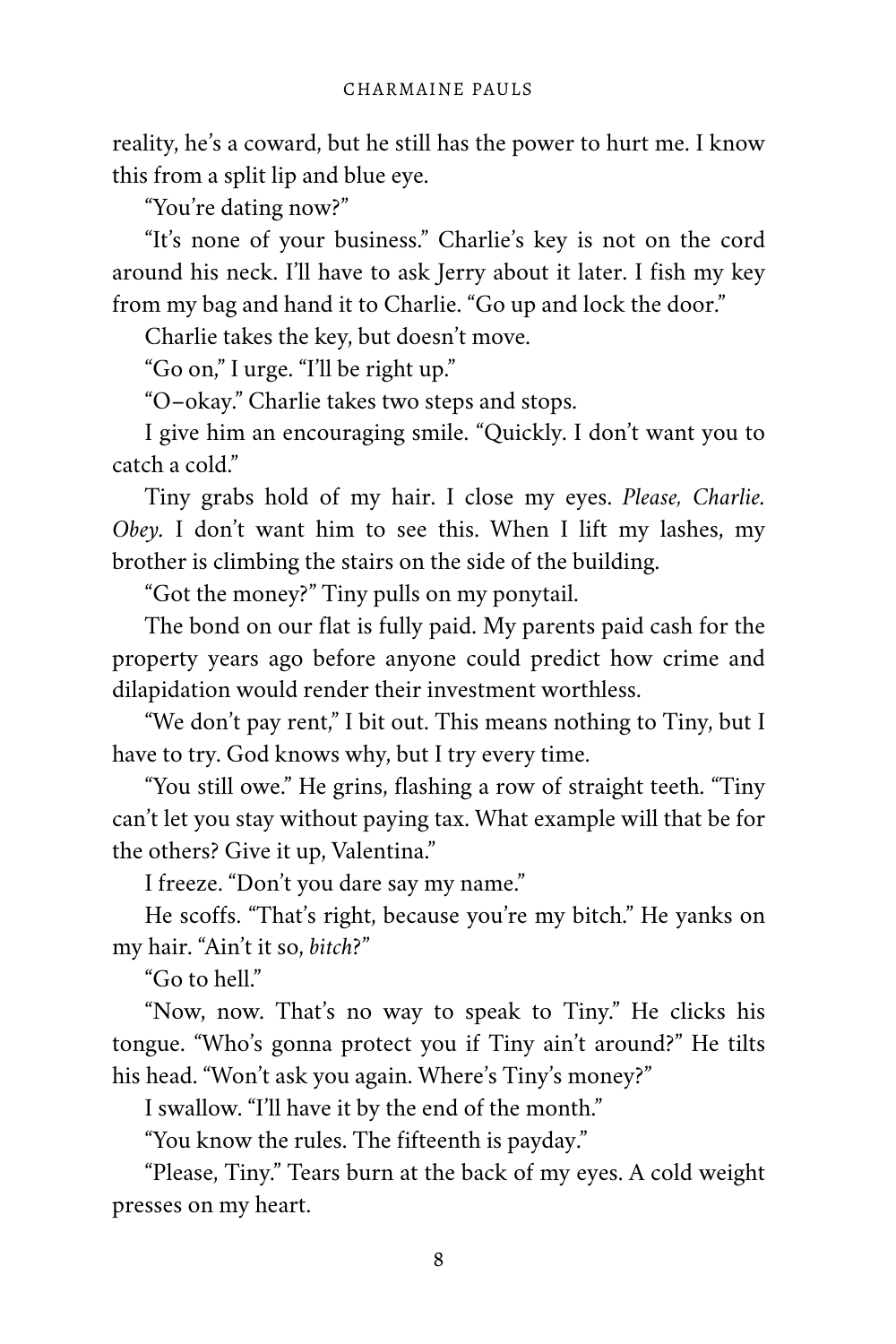In the middle of the dirty road, he pushes me down to my knees in the gravel, the stones digging into my skin. His eyes take on a feverish light as he unties the string of his sweatpants and lets them fall to his ankles.

"If you bite again, you'll walk away with more than a shiner. This time, I'll break your arm."

Taking the root of his dick in one hand, he grips my hair in the other and guides my mouth to his cock. Disgust wells in my throat.

He pushes against my lips. "Suck me, white bitch."

I don't do anything of the kind. I tune out of the moment and become an empty shell. It's a routine he knows well. He lets go of his penis to catch my jaw, squeezing painfully on the joints until my mouth opens of its own accord. Then he simply uses me, pumping and shoving until I gag. Tears roll over my cheeks. The saltiness slips into my mouth, mixing with the taste of sweat and filth. Mercifully, like always, Tiny comes fast. Not even a minute later, he ejaculates with a grunt and shoots his load into my mouth. When he pulls out, panting like a pig, I turn my head to the side and spit.

He chuckles. "One of these days, you're gonna swallow."

I wipe my mouth with the back of my hand. "When you're pretty and your parents are rich."

"Come on, baby." He pulls me up by the arm, his dick hanging limp between us. "Give Tiny a kiss. Let Tiny taste himself on that useless mouth of yours, because you sure as fuck don't know how to suck cock."

"Let go." I jerk free and snatch my bag up from where it has fallen on the ground.

His laugh follows me down the road as I run to our flat, hating myself as much as I hate him.

Jerry leans on our door as I come up the stairs. He looks away, avoiding my eyes. He must've left Napoli's shortly after us. That means he slipped past me in the street while Tiny got off in my mouth.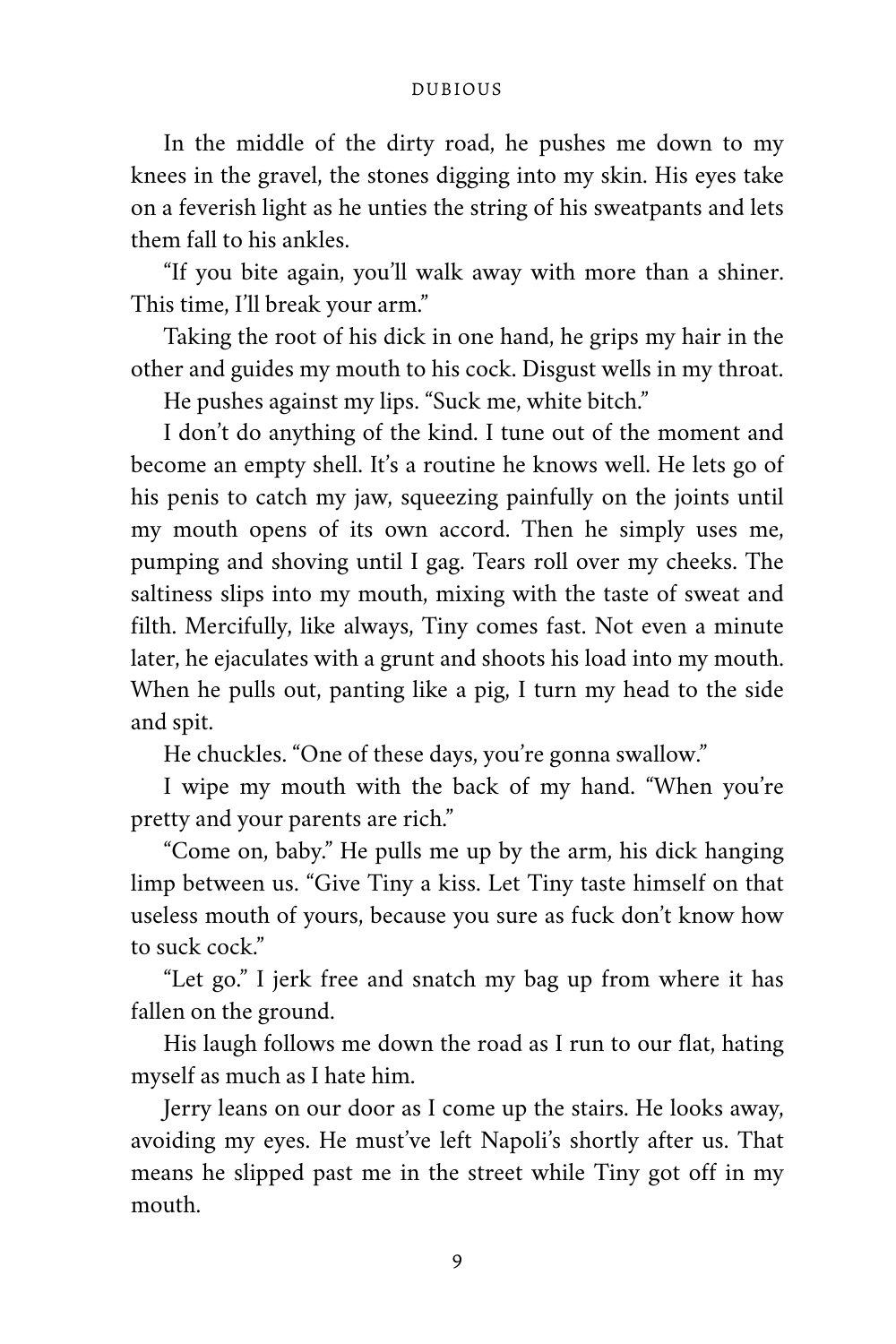"You're a scumbag." I try to push him aside, but he doesn't budge.

"Val…"

"Did you get a kick out of watching?"

He shoves his hands into his pockets. "I'm sorry."

"For being a peeping Tom or dragging Charlie to Napoli's?"

"I couldn't resist the temptation. A Napoli's VIP pass doesn't happen every day."

"Four hundred thousand rand, Jerry."

"We'll sort it. Don't sweat"

"Right." The only way to *sort it* is to disappear, and we have nowhere to go. "How long has this been going on?"

He scratches his head and has the decency to look guilty. "A few months."

"You dragged Charlie out there at night, without my permission?"

"Come on, Val." Jerry braces his shoulder on the door. "I said I'm sorry."

I knock for Charlie to open. I'm physically and mentally too exhausted to fight now. "Whatever."

I cook and clean for Jerry to keep an eye on Charlie while I work, and although Jerry is a thief, he's not physically mean, at least not to Charlie.

After a while, when Charlie doesn't open, Jerry takes Charlie's key from his pocket and hands it to me. Puff barks as I unlock the door. He waits with a wagging tail.

"Good night, Jerry."

"Can I come in?"

"It's late. I need to study." I use the excuse even if I know there's no way I'll focus on a textbook tonight, but it's the quickest way to get rid of Jerry. Otherwise, he'll stay until four in the morning.

"Oh, come on. Just an hour."

I close and lock the door on his plea, waiting until his shoes shuffle down the landing. I brush my teeth three times before I fix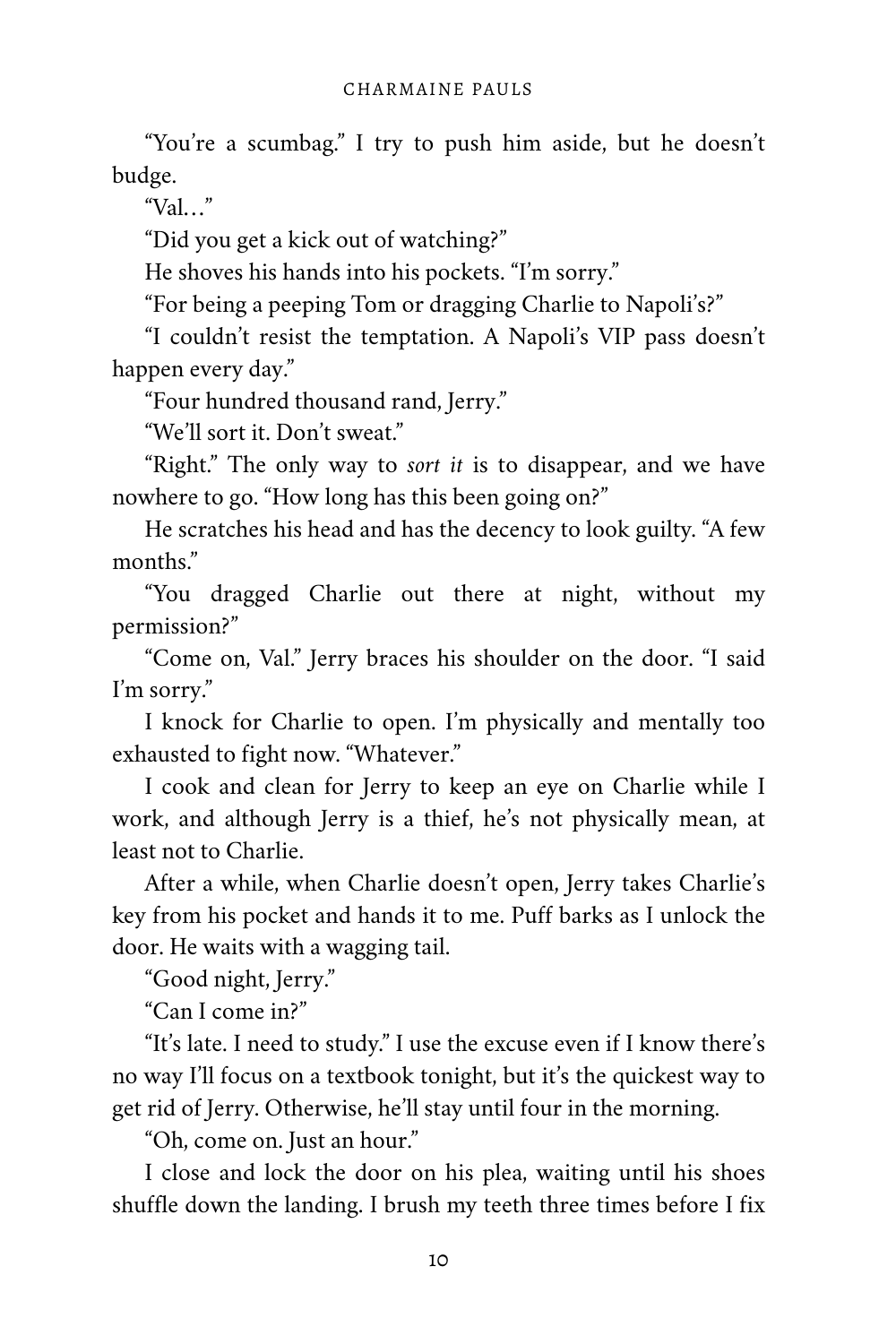Charlie scrambled eggs and toast for dinner, put him to bed, and settle down on the sleeper couch with Puff.

Sleep doesn't come. I think of Charlie and the handsome fifteen year-old boy he'd been. He was one of those all-rounders who was good at sports and first in his class. He was my big brother. My hero. Two years younger than Charlie, I was in primary school when he went to high school. He fetched me when the bell went at the end of the day, carried my schoolbag, took my hand, and walked me to ballet practice. We didn't tell my parents he made a deal with Miss Paula to work in her garden so I could carry on dancing. If they knew, my father would've demanded he worked for money to buy *necessities*, those necessities being booze and cigarettes. Charlie helped me fit the ballet shoes Miss Paula lent me and waited the hour the dance practice lasted before walking me home to fix me a sandwich. He could've hung out with his friends, but he didn't. He took care of me.

If the accident hadn't happened, if I didn't want a stupid piece of chocolate cake that night, Charlie would've been Charles. My brother would've grown into the man he was born to be. Like every night, I weep into my pillow, shedding bitter tears that won't help one damn bit. Brain damage is irreparable.

PUFF CRIES AT THE DOOR, letting me know he needs to go. The sun is up, but it's barely five. I wait downstairs on the cracked concrete while he does his business against a dead tree and throw a stick for him to fetch a couple of times. Beside himself with joy, he trips over his paws to lay the broken branch at my feet. Puff is always a happy dog. One morning, yelping coming from a garden trashcan alerted me. I pulled out a starved, dirty, flea-ridden puppy. To this day, Puff is scared of trashcans.

He's not done playing, but I have to call Kris and tell her I won't make it to work today. I hate leaving her in the lurch, but I've got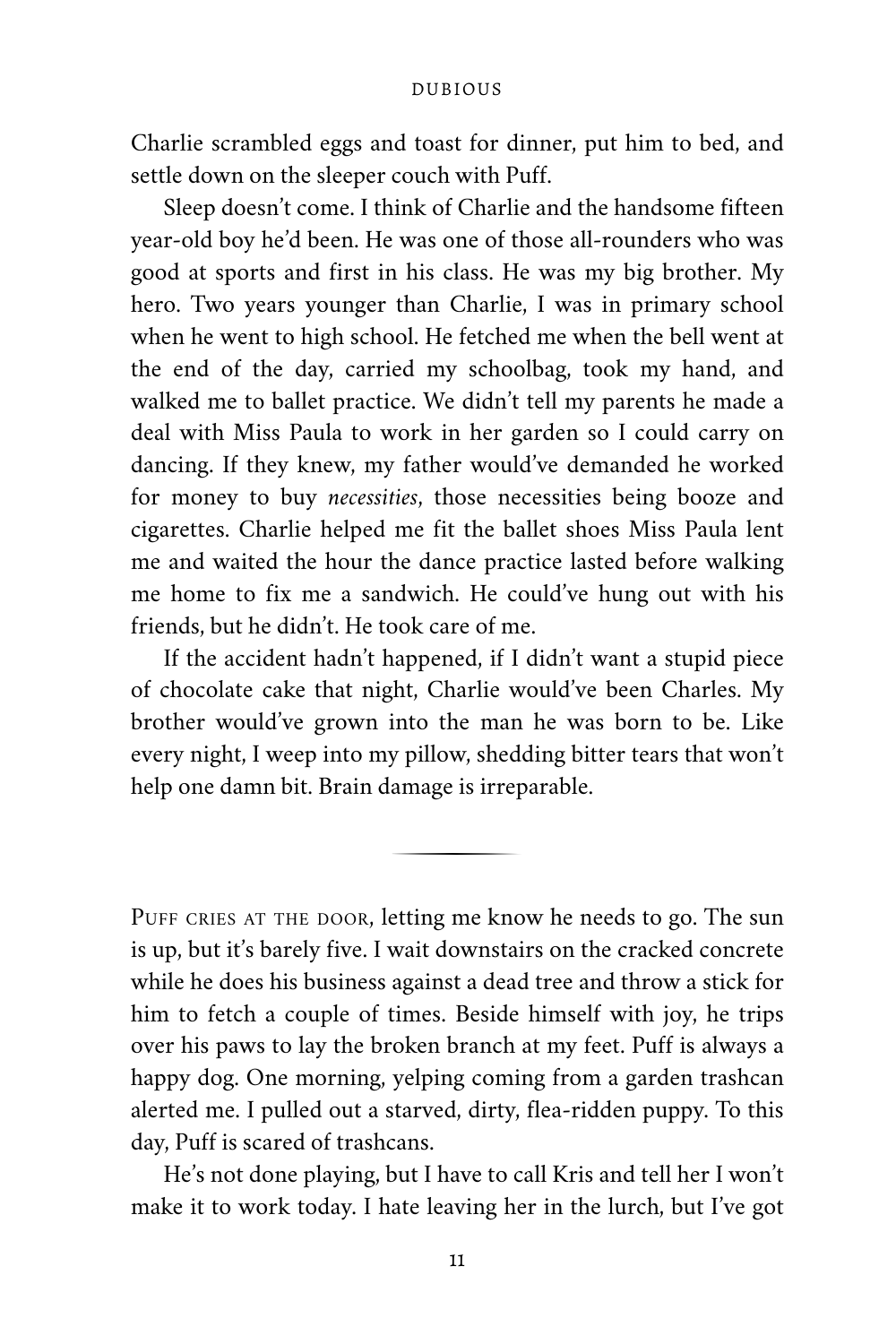to figure out what to do. Four hundred thousand rand isn't going away. Maybe I can explain about Charlie's condition at Napoli's. Maybe if Jerry backs me up, we stand a chance. Napoli's is part of the big fish. They make mince of petty criminals like Jerry, but he's a regular, no less with a VIP pass. They feed on addicts like him. They need his business.

Back inside, Charlie is up. He offers me a smile that breaks my heart, because it's a smile that hasn't grown beyond fifteen years. Ruffling his hair, I turn to the kitchenette so he won't see the tears in my eyes. I call Kris, but her phone goes straight onto voicemail. Perhaps she's in the shower. I leave a quick message, telling her I won't be in and that I'll call back later to explain.

"Are you not going to wo–work?"

"Not today." I open the cupboards and scan the contents. There isn't much. Charlie eats like a horse.

"What's for brea–breakfast?"

I can't tell him how sorry I am. We can't have mature discussions about guilt and penance. "How about cookies?" The simple treats that make him happy are all I can offer.

"Cho–chocolate?"

There are flour, powdered milk, one egg, and cocoa. I can concoct something. If I could, I'd give him the world.

I heat the two-plate, portable oven, and let him mix the dough. While the cookies bake, I shower and dress before sending Charlie to do his morning grooming. At the same time the timer on my phone pings for the oven, there's a text message from Jerry.

*Run.*

A tremor rattles my bones. I shiver, even if it's hot inside from the oven. Hurrying to the window, I peer through. A black Mercedes is parked across the road. A woman sits in the front, but with the glare of the sun on the window I can't make out anything other than her black hair. A man in a suit gets out from the driver seat and another from the back. He holds the door. A third man folds his large frame double to exit, adjusting the sleeves of his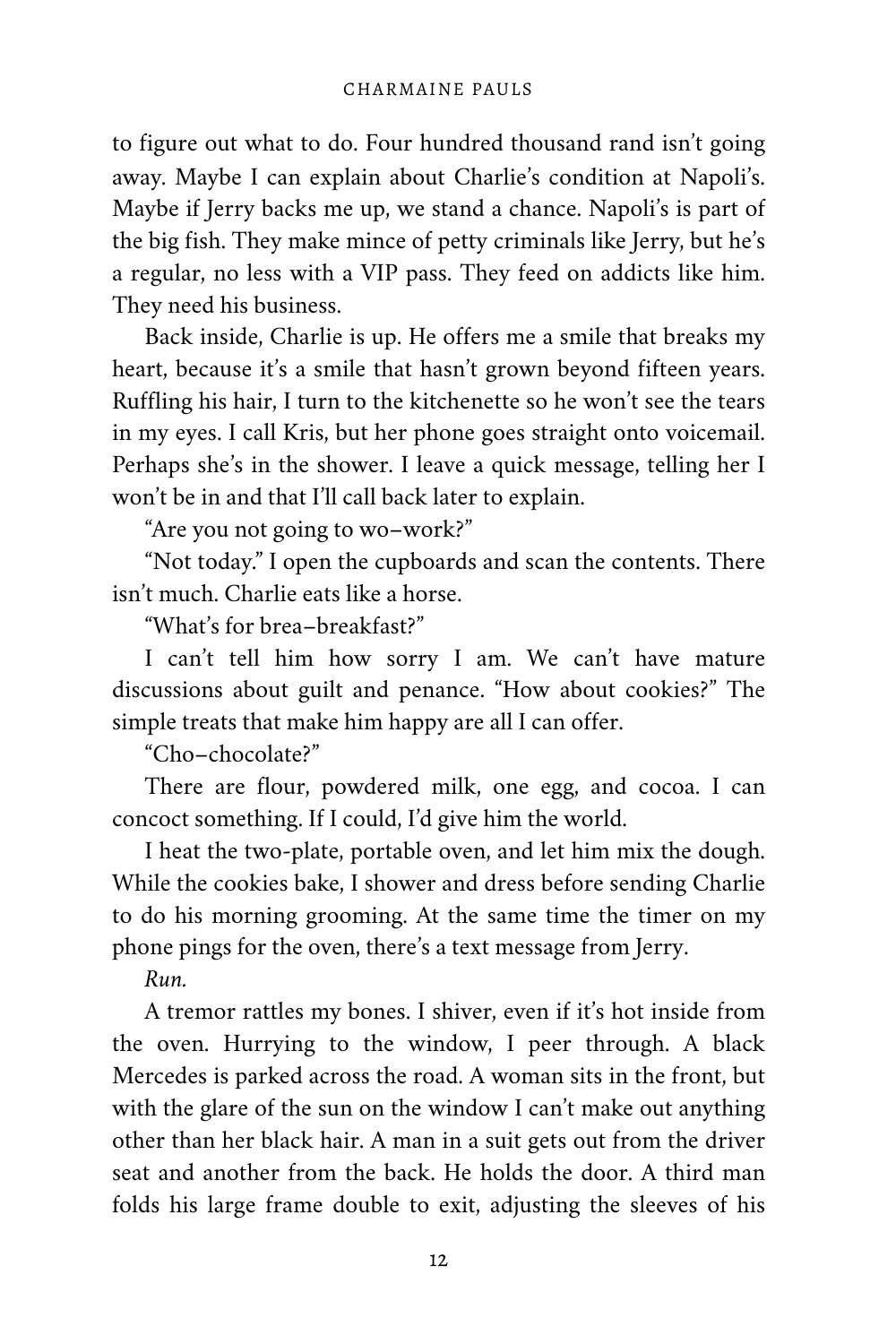jacket as he looks up and down the street before turning his head in the direction of our window.

Gabriel Louw.

My breath catches. I jump back before he sees me. Charlie comes out of the bathroom and starts making his bed like I taught him.

"The coo–cookies."

They're burning. I switch off the oven and use a dishcloth to dump the baking tray on a cork plate, trying not to panic.

There's no backdoor or window. The only way out is through the front. We're trapped. I lean on the wall, shaking and feeling sick.

*Please, don't let him kill us. Scrap that. Rather let him kill us than torture us.*

Everyone from Aucklandpark to Bez Valley knows what The Breaker does to debtors who don't pay. He has a reputation built on a trail of broken bodies and burnt houses. Puff, always sensing anxiety, licks my ankles.

Footsteps fall on the landing. It's too late. Fighting instinct flares in me. My need to protect my brother takes over.

I grab Charlie's hand. "Listen to me." My voice is urgent, but calm. "Can you be brave?"

"Bra–brave."

Puff barks once.

The knock on the door startles me, even if I expected it. I can't move. I should've taken Charlie and run last night. No, they would've found us. Then it would've been worse. You can't outrun The Breaker.

Another knock falls, harder this time. The sound is hollow on the false wood.

"Stand up straight." Don't show your fear, I want to say, but Charlie won't understand.

No third knock comes.

The door breaks inward, pressed wood splintering with a dry,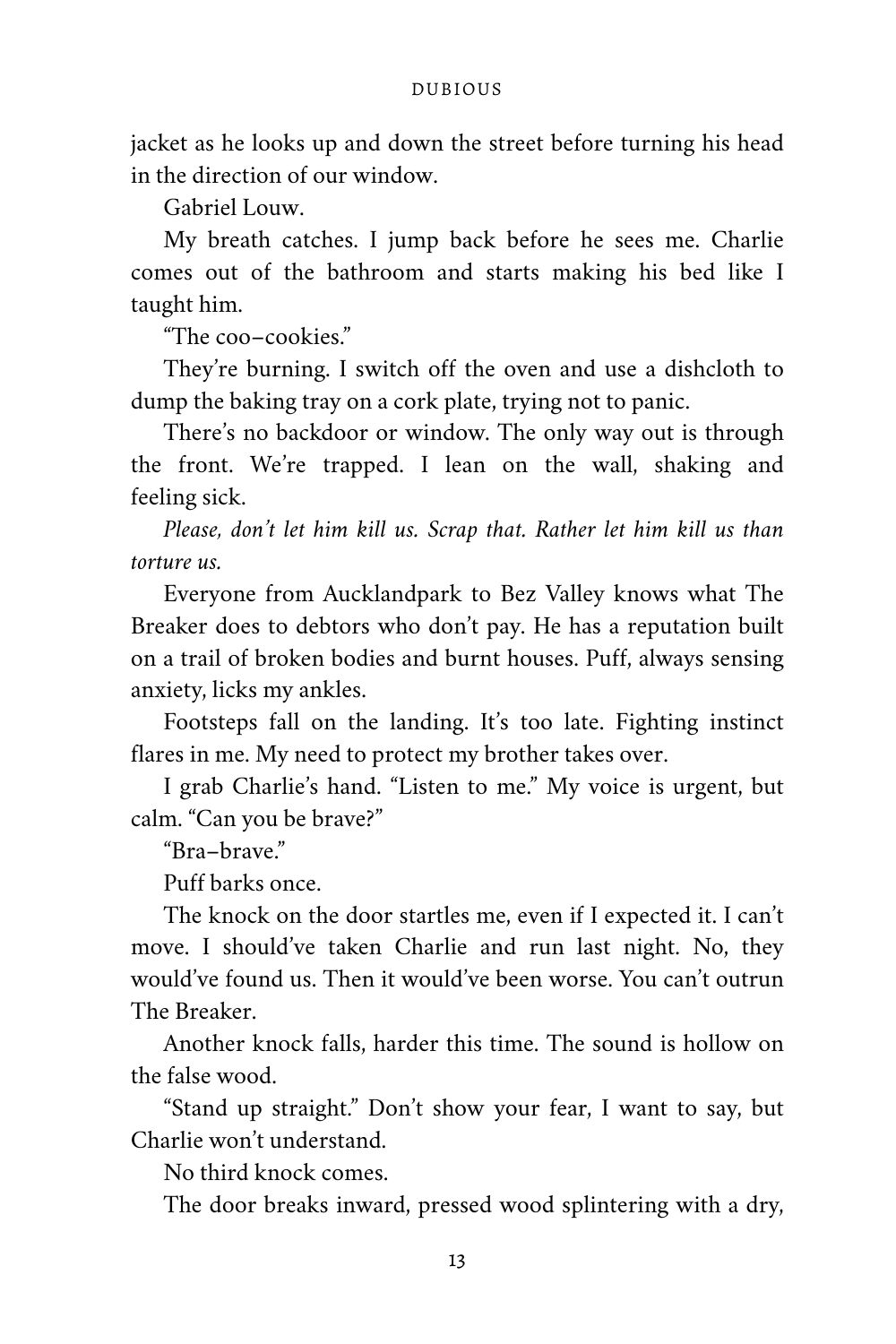brittle sound. Three men file through the frame to make my worst nightmare come true. They're carrying guns. Dark complexions, Portuguese, except for the one in the middle. He's South African. He moves with a limp, his right leg stiff. Gabriel is even uglier up close. In the daylight, the blue of his eyes look frozen. They hold the warmth of an iceberg as his gaze does a merry-go-round of the room, gauging the situation to the minutest details with a single glance.

He knows we're unprotected. He knows we're frightened, and he likes it. He feeds off it. His chest swells, stretching the jacket over his broad shoulders. He taps the gun against his thigh while his free hand closes and opens around empty air.

# *Tap, tap. Tap, tap.*

Those hands. My God, they're enormous. The skin is dark and rough with strong veins and a light coat of black hair. Those are hands not afraid of getting dirty. They're hands that can wrap around a neck and crush a windpipe with a squeeze.

I swallow and lift my gaze to his face. He's no longer taking stock of the room. He's assessing me. His eyes run over my body as if he's looking for sins in my soul. It feels as if he cuts me open and lets my secrets pour out. He makes me feel exposed. Vulnerable. His presence is so intense, we're communicating with the energy alone that vibrates around us. His stare reaches deep inside of me and filters through my private thoughts to see the truth, that his cruel self-assurance stirs both hate and awe. It's the awe he takes, as if it's his right to explore my intimate feelings, but he does so probingly, tenderly almost, executing the invasive act with respect.

Then he loses interest. As soon as he's sucked me dry, I cease to exist. I'm the carpet he wipes his feet on. His expression turns bored as he fixes his attention on Charlie.

Taking back some power, I say, "What do you want?"

His lips twitch. He knows I'm bluffing. "You know why I'm here."

His voice is deep. The rasp of that dark tone resonates with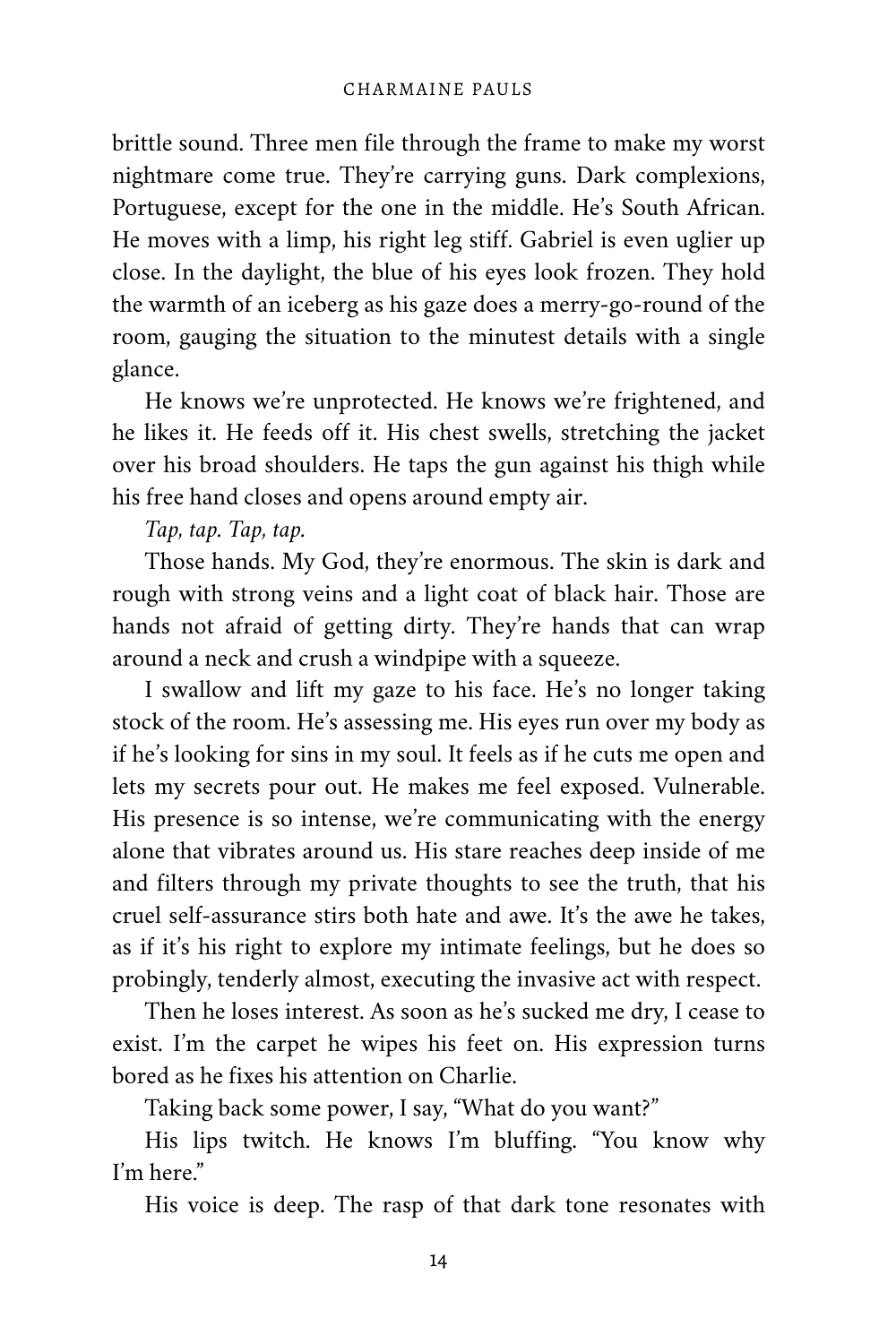authority and something more disturbing––sensuality. He speaks evenly, articulating every word. Somehow, the musical quality and controlled volume of his voice make the statement sound ten times more threatening than if he'd shouted it. Under different circumstances I would've been enchanted by the rich timbre. All I feel now is fear, and it's reflected on Charlie's face. I hate that I can't take it away for him.

"I'll only ask you once," Gabriel says, "and I want a simply yes or no answer." *Tap, tap. Tap, tap.* "Do you have my money?"

Spatters of words dribble from Charlie's lips. "I–I do–don't li– like them. Not ni–nice me–men."

The man on the left, the one with the lime green eyes, lifts his gun and aims at Charlie's feet. It happens too fast. Before I can charge, his finger tightens on the trigger. The silencer dampens the shot. I wait for the damage, blood to color the white of Charlie's tennis shoe, but instead there's a wail, and Puff falls over.

*Oh, no. Please. No. Dear God. No, no, no.*

It has to be a horror movie, but the hole between Puff's eyes is very real. So is the blood running onto the linoleum. The lifeless body on the floor unfurls a rage in me. He was only a defenseless animal. The unfairness, the cruelty, and my own helplessness are fuel on my shocked senses.

In a fit of blind fury, I storm the man with the gun. "You sorry excuse of a man!"

He ducks, easily grabbing both my wrists in one hand. When he aims the gun at my head, Gabriel says, his beautiful voice vibrating like a tight-pulled guitar string, "Let her go."

The man obliges, giving me a shove that makes me stumble. The minute I'm free, I go for Gabriel, punching my fists in his stomach and on his chest. The more he stands there and takes my hammering, my assault having no effect on him, the closer I come to tears.

Gabriel lets me carry on, to make a fool of myself, no doubt, but I can't help it. I go on until my energy is spent, and I have to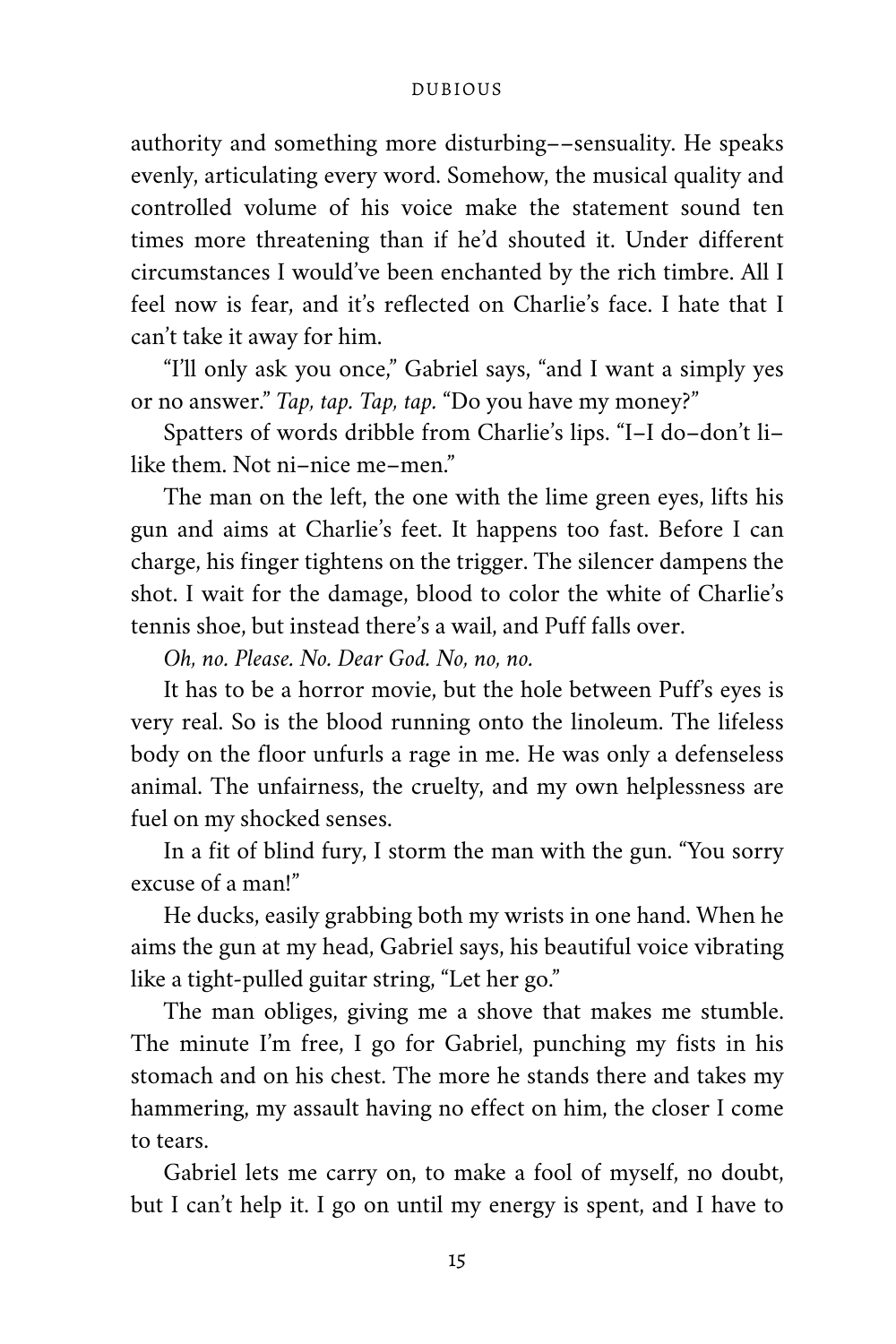stop in painful defeat. Going down on my knees, I feel Puff's tiny chest. His heartbeat is gone. I want to hug him to my body, but Charlie is huddled in the corner, ripping at his hair.

Ignoring the men, I straighten and cup Charlie's hands, pulling them away from his head. "Remember what I said about being brave?"

"Bra–brave."

So much hatred for Gabriel and his cronies fills me that my heart is as black as a burnt-out volcano. There's no space for anything good in there. I know I shouldn't give in to the darkness of the sensations coursing through my soul, but it's as if the blackness is an ink stain that bleeds over the edges of a page. I embrace the anger. If I don't, fear will consume me.

Gabriel gives me a strangely compassionate look. "You owe me an answer."

"Look around you." I motion at our flat. "Does it look like we can afford that kind of money? You're a twisted man for giving a mentally disabled person a loan."

His eyes narrow and crinkle in the corners. "You have no idea how twisted I'm willing to get." Gabriel grasps Charlie by the collar of his T-shirt, dragging him closer. "For the record, if you didn't want your brother to make debt, you should've declared him incompetent and revoked his financial signing power."

"Leave him alone!"

I grab Gabriel's arm and hang on it with my full weight, but it makes no difference. I'm dangling on him like a piece of washing on a line. He swats me away, sending me flying to the ground, and presses the barrel of his pistol against my brother's soft temple where a vein pulses with an innocent life not yet lived.

"Va–Val!"

He cocks the safety. "Yes or no?"

"Yes!" Using the wall at my back for support, I scramble to my feet. "I'll pay it."

Charlie cries softly. Gabriel looks at me as if he notices nothing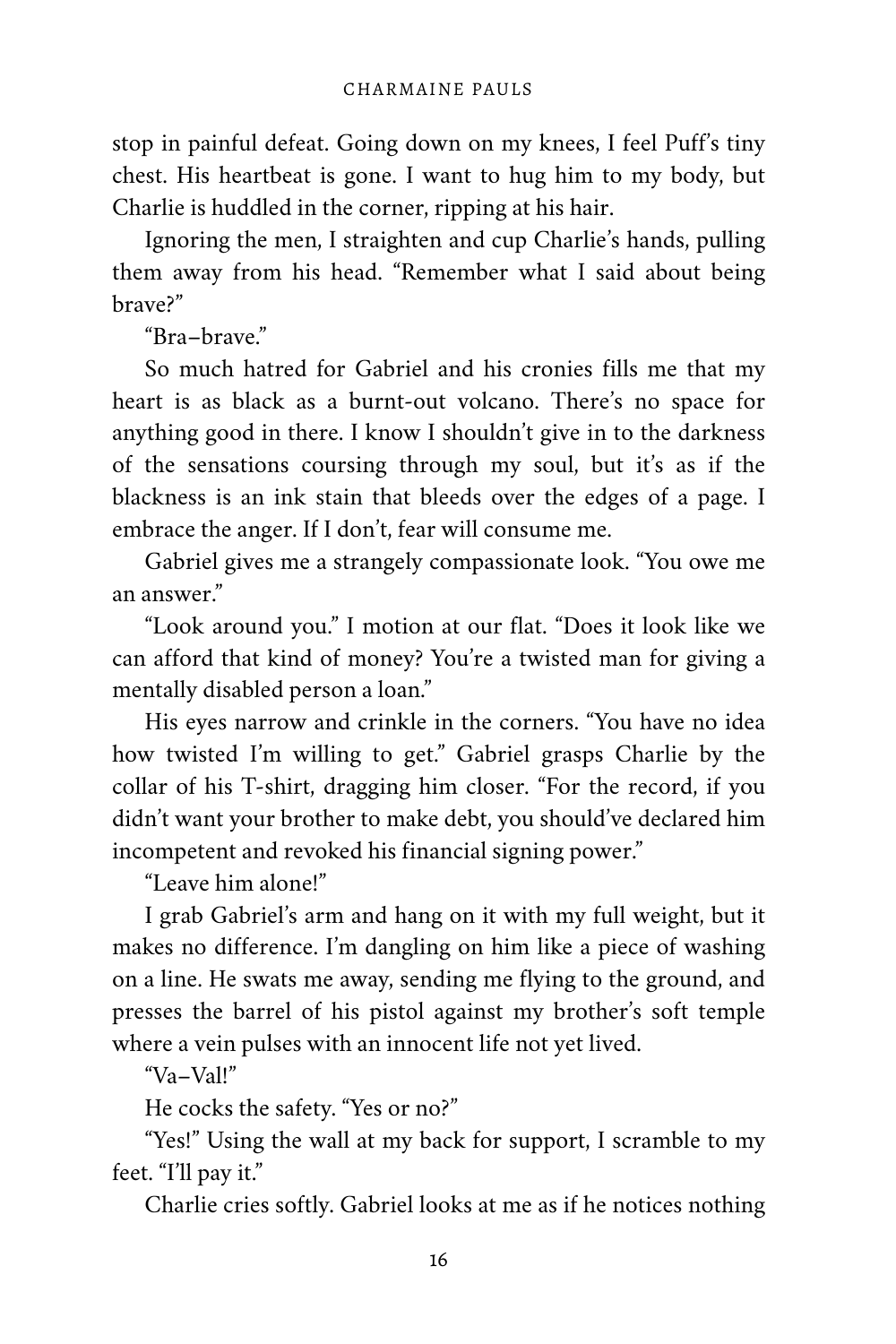else. His eyes pin me to the spot. Under his gaze, I'm a frog splayed and nailed to a board, and he holds the scalpel in his hand.

He doesn't lower the gun. "Do you know how much?"

"Yes." My voice doesn't waver.

"Say it."

"Four hundred thousand."

"Where's the money?"

The ghost of a smile is back on his face. Behind the scarred mask is a man who knows how to hurt people to get what he wants, but for now he's entertained. The bastard finds the situation amusing.

"I'll pay it off."

He tilts his head. "You'll pay it off." He makes it sound as if I'm mad.

"With interest."

"Miss Haynes, I assume." Despite his declared assumption, he says it like it's a fact. Everything about him shouts confidence and arrogance. "Tell me your name."

"You know my name." Men like him know the names of all the family members before they move in for the kill.

"I want to hear you say it."

I wet my dry lips. "Valentina."

He seems to digest the sound like a person would taste wine on his tongue. "How much do you earn, Valentina?"

I refuse to cower. "Sixty thousand."

He lowers the gun. It's a game to him now. "Per month?"

"Per year."

He laughs softly. "What do you do?"

"I'm an assistant." I don't offer more. It's enough that he already knows my name.

He regards me with his arms hanging loosely at his sides. "Nine years."

It sounds ridiculous, but the quick calculation I do in my head assures me it's not. That's almost five thousand per month,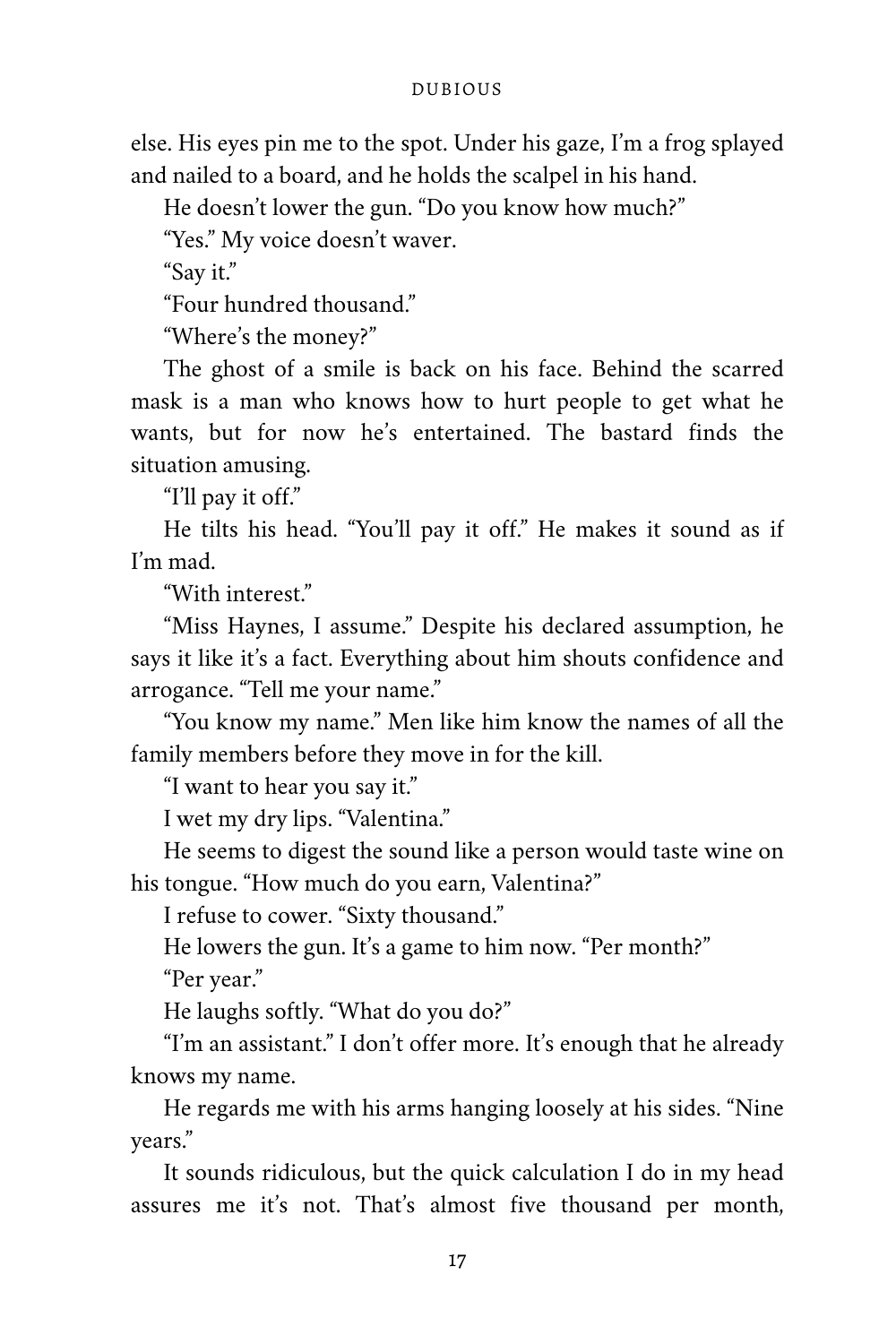including thirty percent interest on the lump sum. I can't call him unfair. Loan sharks in this neighborhood ask anything between fifty to a hundred and fifty percent interest.

"Nine years if you pay it back with the lowest of interests," he continues, confirming my calculation.

Of course, I'm not planning on staying a vet assistant forever. It's only until I qualify as a vet in four more years. By then, I'll be earning more. "I'll pay it off faster when I get a better job."

He closes the two steps between us with an uneven gait. He's standing so near I can smell the detergent of his shirt and the faint, spicy fragrance of his skin.

"You misunderstood my offer." His eyes drill into mine. "You'll work for *me* for nine years."

My breath catches. "For you?"

He just looks at me.

"Doing what?" I ask on a whisper.

The intensity in those iced, blue depths sharpens. "Any duty I see fit. Think carefully, Valentina. If you accept, it'll be a live-in position."

I know what *any duty* implies. He's no different than Tiny. Loathing fills me.

Gabriel regards me as if he's making a bet with himself. "Either I shoot your brother and you walk away, or he's free, and you work off his debt."

"Give me whatever contract I need to sign, and I'll find my own way to pay you."

He chuckles. "It's my terms or none."

What choice do I have? My knees feel shaky, but it's hardly the time to be weak.

"I'll do it." As I say the words, a ball of ice sinks to my stomach.

For a moment, he looks surprised, but then his expression becomes closed-off. "You have five minutes to pack."

"I have a condition."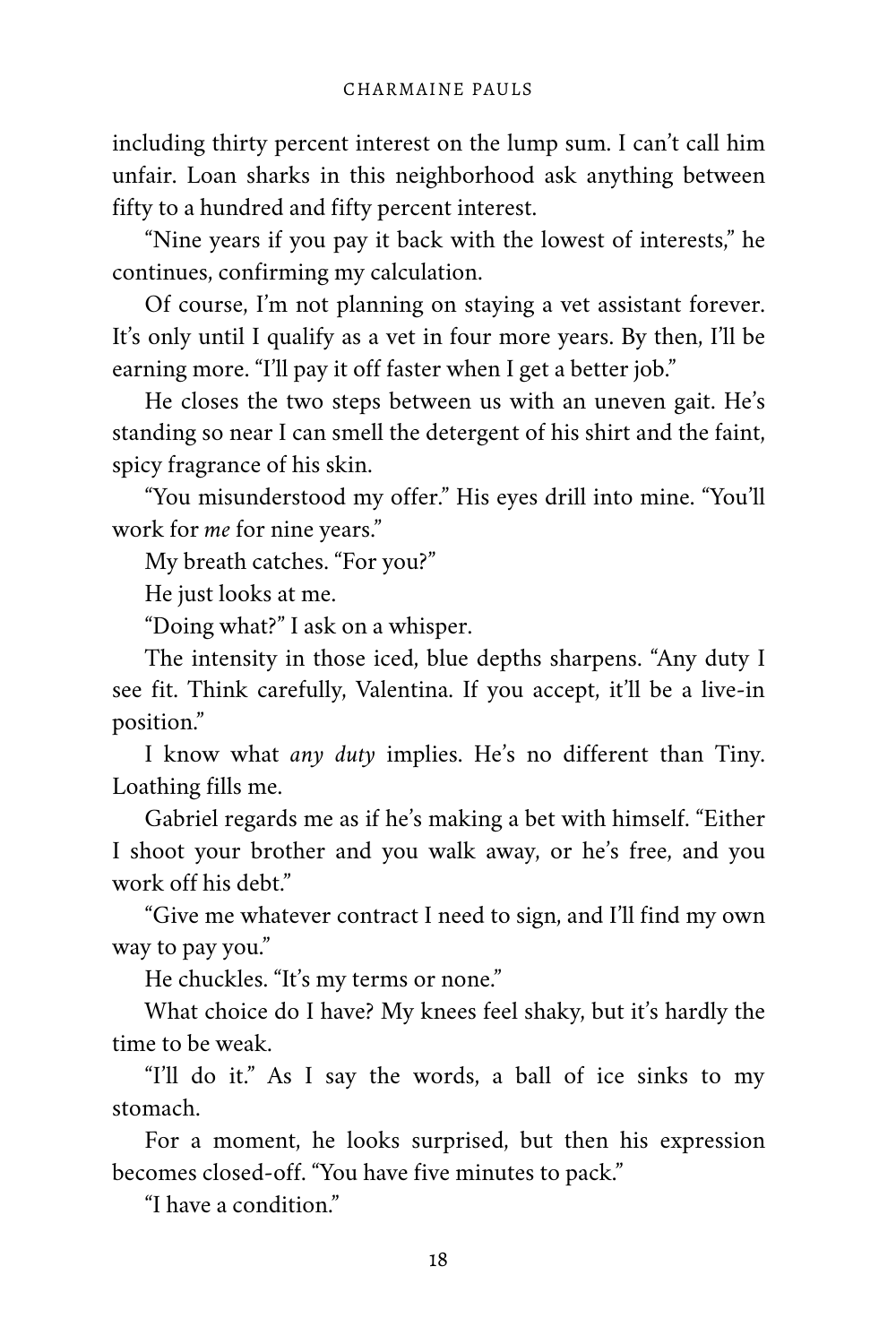The amusement is back on his face. He taps the gun on his thigh and waits.

"I want my brother's safety guaranteed." If I'm not around, Charlie will need protection. I don't want a repeat of what got us into this mess.

"Fair enough. He'll have my protection."

"I need to call someone to fetch him. He can't stay alone."

He takes his phone from his pocket, punches in a code, and pushes it into my hand. "You'll use mine until we've ensured yours isn't compromised."

Turning my back on them, I type my only friend's number. While I'm dialing Kris, the man with the dark eyes searches my purse that hangs over a chair in the kitchen. I watch the men from the corner of my eye, my hand shaking as I wait for Kris to take the call.

"It's Valentina," I say when she answers.

Dogs bark in the background. "I didn't recognize this number. Do you have a new phone? I saw you called earlier, but I haven't listened to your message yet."

"Kris, listen to me. I need you to fetch Charlie. Can he stay with you for a while?"

"What happened?"

"Charlie made debt at Napoli's. I'm with the creditor."

"What?" she shrieks. "You're with a loan shark? Where?"

"My place. Things have changed. I'm going to work off Charlie's debt, but he can't stay alone." My cheeks grow hot as I add, "It's a live-in position."

"What about your job here?"

"I'm sorry. I know how much you need me."

It's always hectic at the clinic, and I feel bad for what I have to do. Kris is one of the best vets I know. She gave me a job when nobody else would, and I hate turning my back on her.

Gabriel checks his watch. "You have three minutes."

"I have to go. Will you call me when you've got Charlie?"